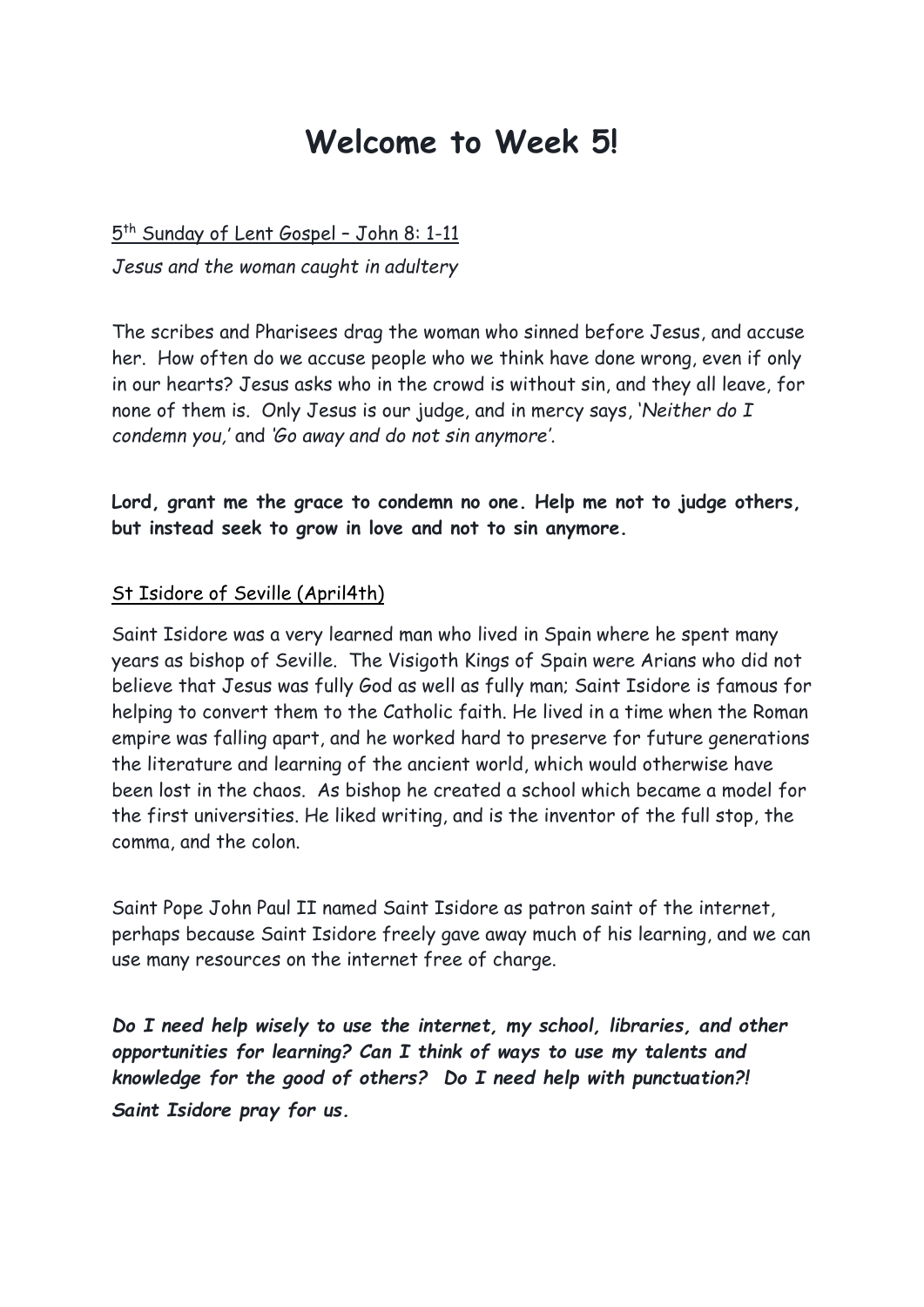## **Activity**

- ❖ Cover up (veil) any crucifixes of Jesus for the last two weeks of Lent with a purple cloth.
- ❖ Make a simple Easter Garden towards the end of the week. You could use a large plant pot or tray, sticks and twine for the crosses, a small plant pot or cup for the tomb, pebbles, and a large rock to cover the entrance. Add anything else you would like. On Easter Sunday, the children will roll the rock away, and they can place flowers there too!



(See [https://www.sunhatsandwellieboots.com/2013/03/grow-easter](https://www.sunhatsandwellieboots.com/2013/03/grow-easter-resurrection-garden.html)[resurrection-garden.html](https://www.sunhatsandwellieboots.com/2013/03/grow-easter-resurrection-garden.html) for other ideas on what you could use instead.)

## Prayer

- ❖ Consider going to the beautiful Sacrament of Reconciliation (Confession) to receive God's love, mercy and forgiveness, and to free us from the burden of sin. In addition to the normal times each Saturday of 11am – 12 noon and 4:30 – 5pm, there will be a longer opportunity on Saturday April 9 th (9:30am – 12 noon) with extra priests supporting.
- ❖ An Examination of Conscience There will be the parish Lenten Reconciliation Service on Tuesday April 12<sup>th</sup> at 7pm with an extended Penitential Rite, inviting us to examine and conscience.
- ❖ For our younger children who haven't made their First Reconciliation, there is a lovely Ignatian examen for children to be prayed at the end of the day from 'Pray As You Go'. You may like to listen and pray through with them; it's about 6 minutes long.

<https://soundcloud.com/pray-as-you-go/examen-for-children>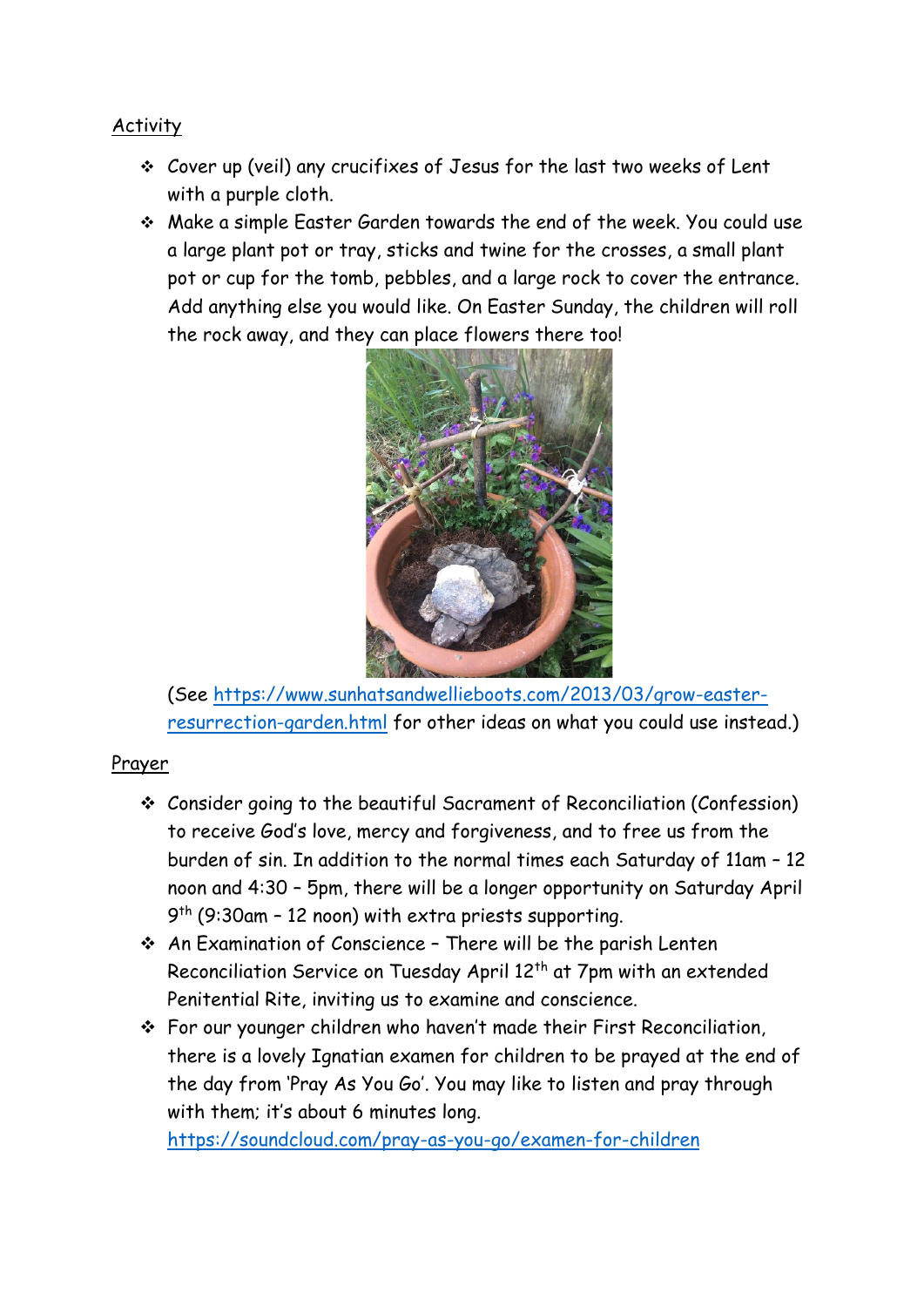

Visit us online at www.HolyHeroes.com/MassPrep where you will find fun, free and faithful children's activities and more! Sign up with your email address to receive a reminder when new content is added.

02022 Holy Heroes LLC. All rights reserved.